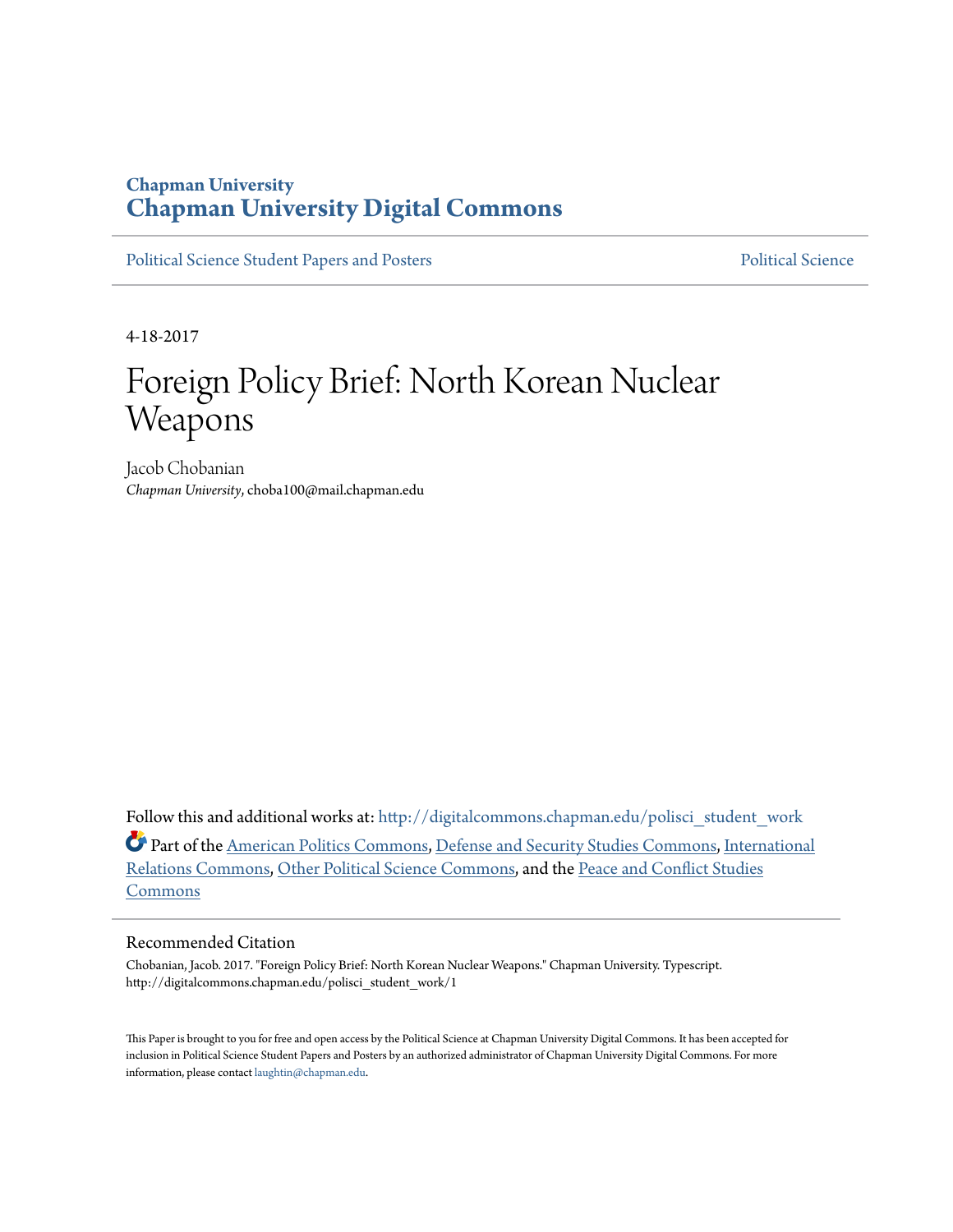### Foreign Policy Brief: North Korean Nuclear Weapons

## **Creative Commons License**<br>  $\textcircled{e}$  0  $\textcircled{s}$

This work is licensed under a [Creative Commons Attribution-Noncommercial 4.0 License](http://creativecommons.org/licenses/by-nc/4.0/)

This paper is available at Chapman University Digital Commons: [http://digitalcommons.chapman.edu/polisci\\_student\\_work/1](http://digitalcommons.chapman.edu/polisci_student_work/1?utm_source=digitalcommons.chapman.edu%2Fpolisci_student_work%2F1&utm_medium=PDF&utm_campaign=PDFCoverPages)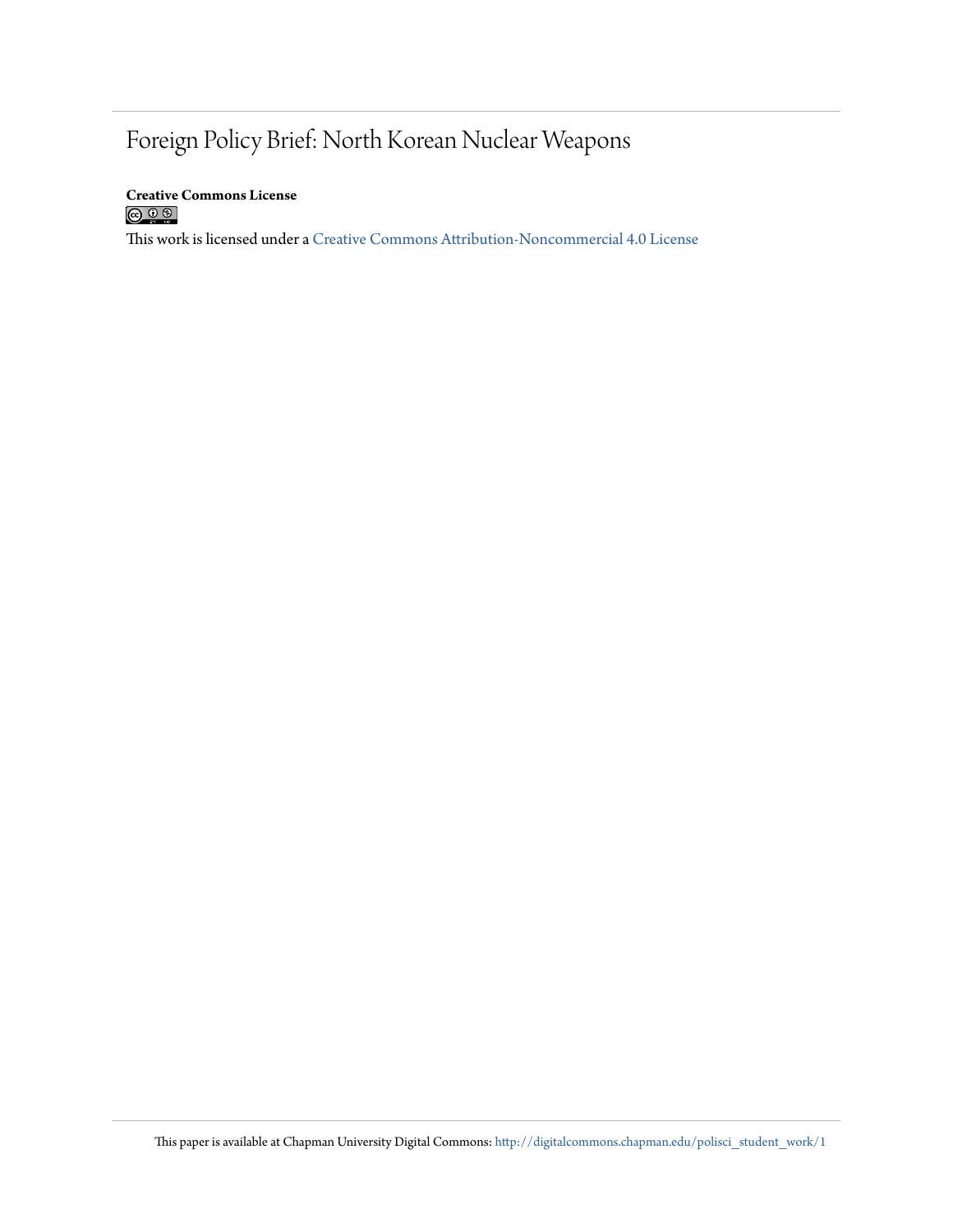Jacob Chobanian

Professor Trokkos

POSC. 120 International Relations

18 April 2017

#### Foreign Policy Brief: North Korean Nuclear Weapons

 Currently there is a potentially dangerous situation that has been developing in North Korea for over twenty plus years with the controversial topic of nuclear weaponry. Dating all the way back to 1993 when North Korea committed its' first of many offenses and raising red flags of eventually becoming a global threat when they refused to allow access to inspectors of The International Atomic Energy Agency to viewing two of their two nuclear waste storage sites (CNN). Eventually the regime caved in and kept their participation in the Non-Proliferation Treaty in order to avoid an attack and to continue their nuclear developments in secret. Following the agreement made by the United States in 1994 that stated that North Korea pledged to freeze and eventually dismantle it's old, graphite-moderated nuclear reactors in exchange for international aid to build two new light-water nuclear reactors (CNN) it was later exposed in 2002 by George W. Bush that North Korea had admitted to operating a nuclear weapon program all of those years in a direct violation of the treaty. With each offense and violation that they continue to commit, we only respond with mercy and forgiveness despite the fact that they continue to make more advancements nuclear wise, and are bold enough to show the world of their new developments. After North Korea withdrew from the NPT back in 2003, they have shown no signs of slowing down after they tested a multitude of varying weapons ranging from long range missiles, nuclear tests, miniaturized nuclear weapons, hydrogen bombs, and lastly the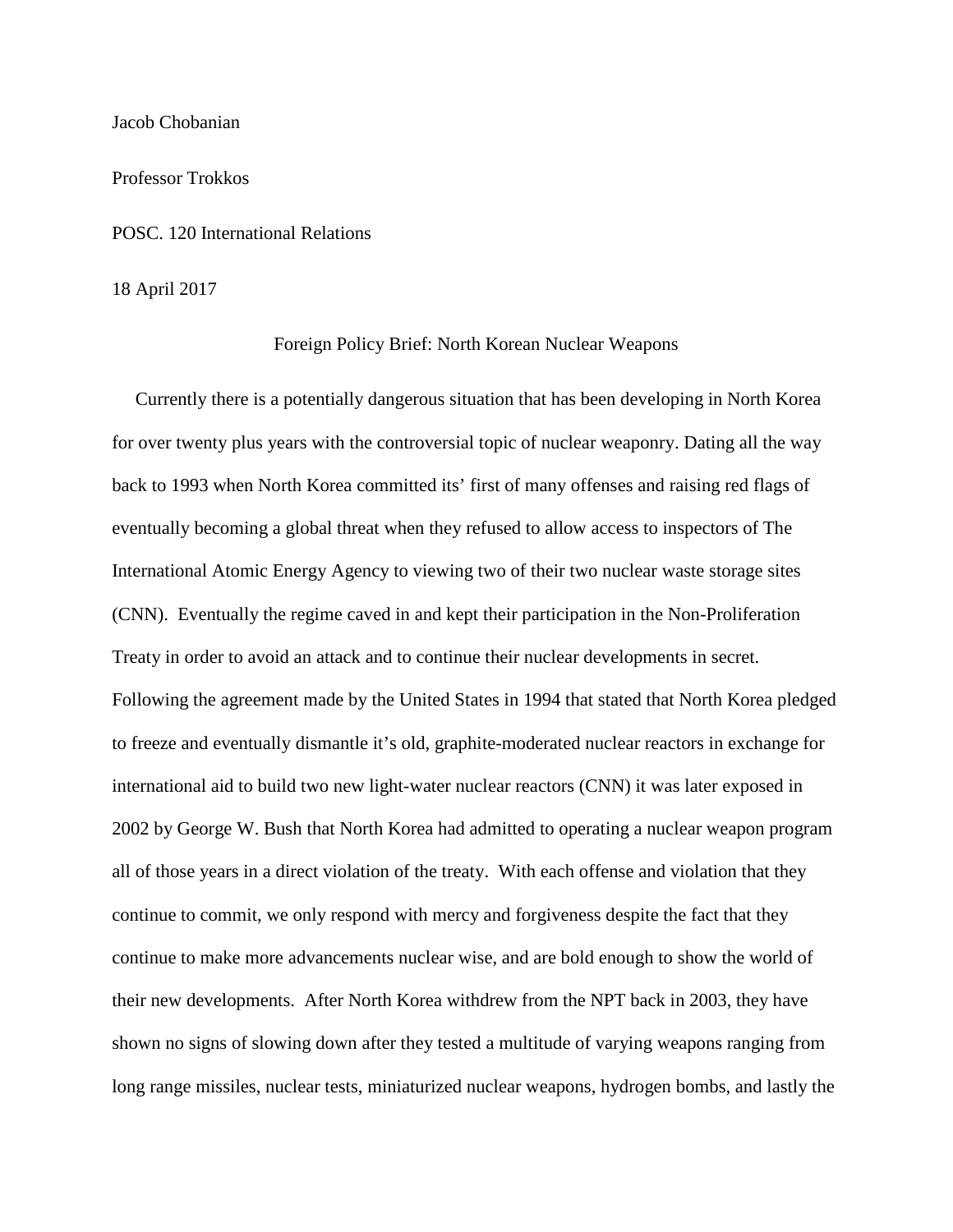most imposing being the development of intercontinental ballistic missiles (CNN). It is abundantly clear that North Korea has intentions of exercising its new arsenal at some point and more probable than not the United States is atop their list of potential targets. Even their National Defense Commission issued a statement that "the tests and launches will feed into an 'upcoming all-out action' targeting the United States, 'the sworn enemy of the Korean people,' (CNN). They show no indications of fear from the repercussions that they could face in the event of an intentional or even accidental launch of any weapon of any kind at the United States or any other target of their choice, which shows that the dictatorship should be approached with extreme caution as they do not fret in the face of death and destruction. Each and every day that passes, "North Korea is increasing its' weapon grade materials and their capacity to make more by doubling the size of its Yongbyon uranium enrichment plant" (Tobey, Foreign Policy). Despite all of this evidence of expansions and creation of new weaponry, a majority of the United States "for years, has groaned at North Korea's seemingly unfounded threats, despite the signs of growing nuclear momentum within the militarized country" (Young & Law, News.com.au). If we continue to sit back and play an uninvolved role in this developing matter, then the results could not only be catastrophic but fatal to millions of innocent civilians.

 The repercussions from not dealing with this issue head on are endless, as not only is human life at stake, but the domino effect that will take place if we continue to allow North Korea to develop these weapons will have a global impact. Aside from the immediate effects of North Korea nearly doubling their uranium enrichment plant according to the International Atomic Energy Agency, the "Institute for Science and International Security both estimate that with this newly enlarged plant that they will become capable of producing enough material for four to six weapons in only eighteen months" (Tobey, 2017). If this is true, then that would translate to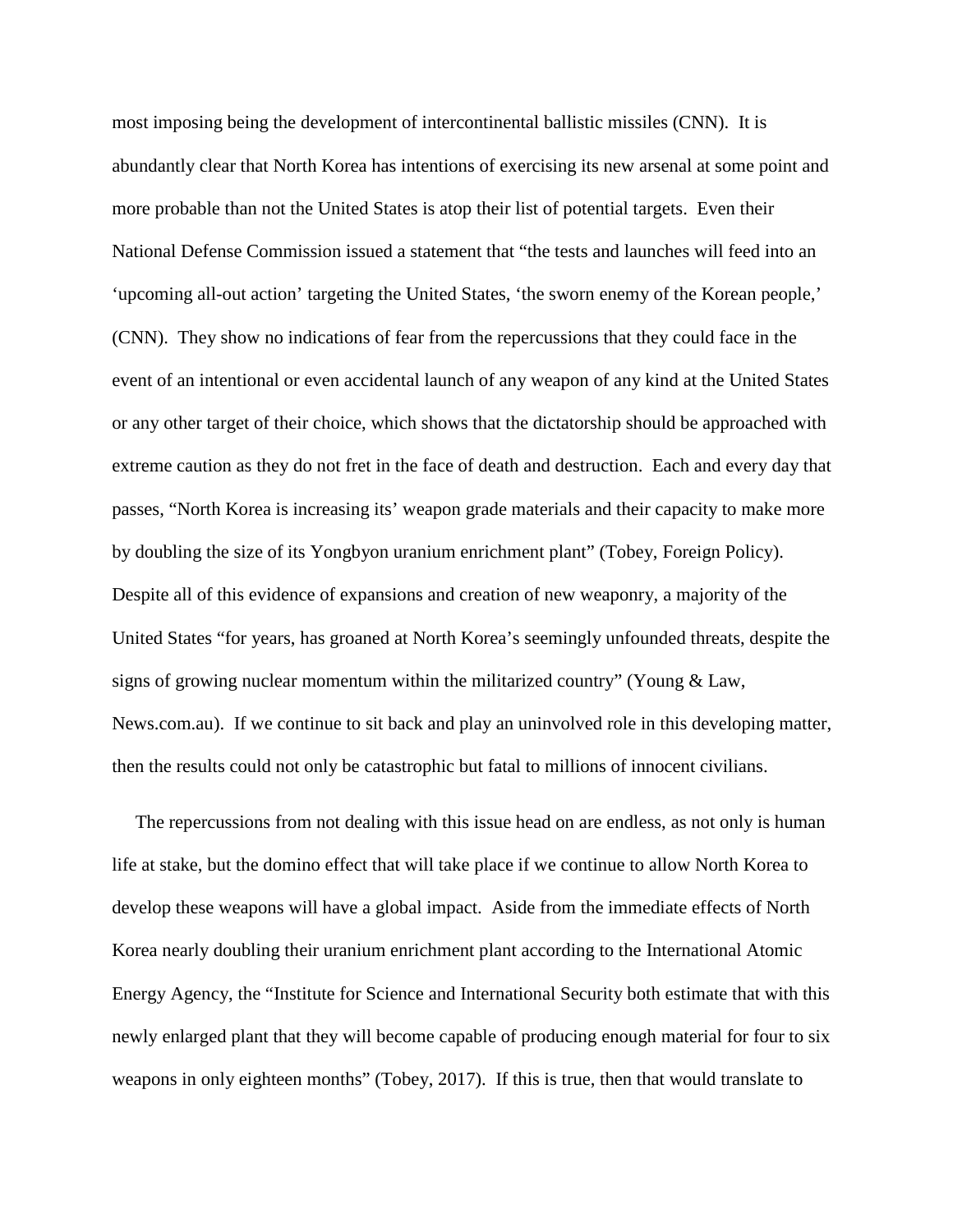North Korea's nuclear arsenal to approach roughly around the count of one hundred by the year 2024, which comes with a number of risks and fears. With this more sizable arsenal, then perhaps they could feel as if they all of a sudden now have a heavier hand of power resulting in a more aggressive posture on global issues as they would have nuclear credibility. Such a nation should never have the access to that sheer amount of nuclear capabilities for obvious reasons as well as the enormous responsibilities attached to watching over this grade of weaponry. The risk of an accidental or unauthorized launch only sky-rockets with each weapon created as they are not used to having this grand amount of responsibility. Along with the potential power that they could have over other nations, the temptation to sell these materials and technology can increase especially with North Korea's past of being "known for selling weapons to Libya and a plutonium production reactor to Syria" (Tobey, 2017). Lastly and potentially the most dangerous route that can be developed from North Korea in the near future is the more frequent testing of these weapons only allows for improvements and advancements in their technology. In other words, the continual military testing could eventually "lead to the creation and capability of smaller, lighter, and more powerful weapon designs and expand the range of its intercontinental ballistic missiles" (Tobey, 2017). The ability to fire missiles intercontinentally is one of the major factors that differentiates the United States from its enemies, and if that technology were to fall into the wrong hands then the fierce tension of conflict would eventually snap resulting in an all-out nuclear war in which there will be no winners. Moving away from the blunt damage that these developments could lead to, there are a number of actors both domestic and international who all have some form of interest in this situation through acts that must be kept intact in order to keep the peace. China is perhaps one of the bigger International powers that is wrapped into the North Korean issue, through the American "pivot" policy that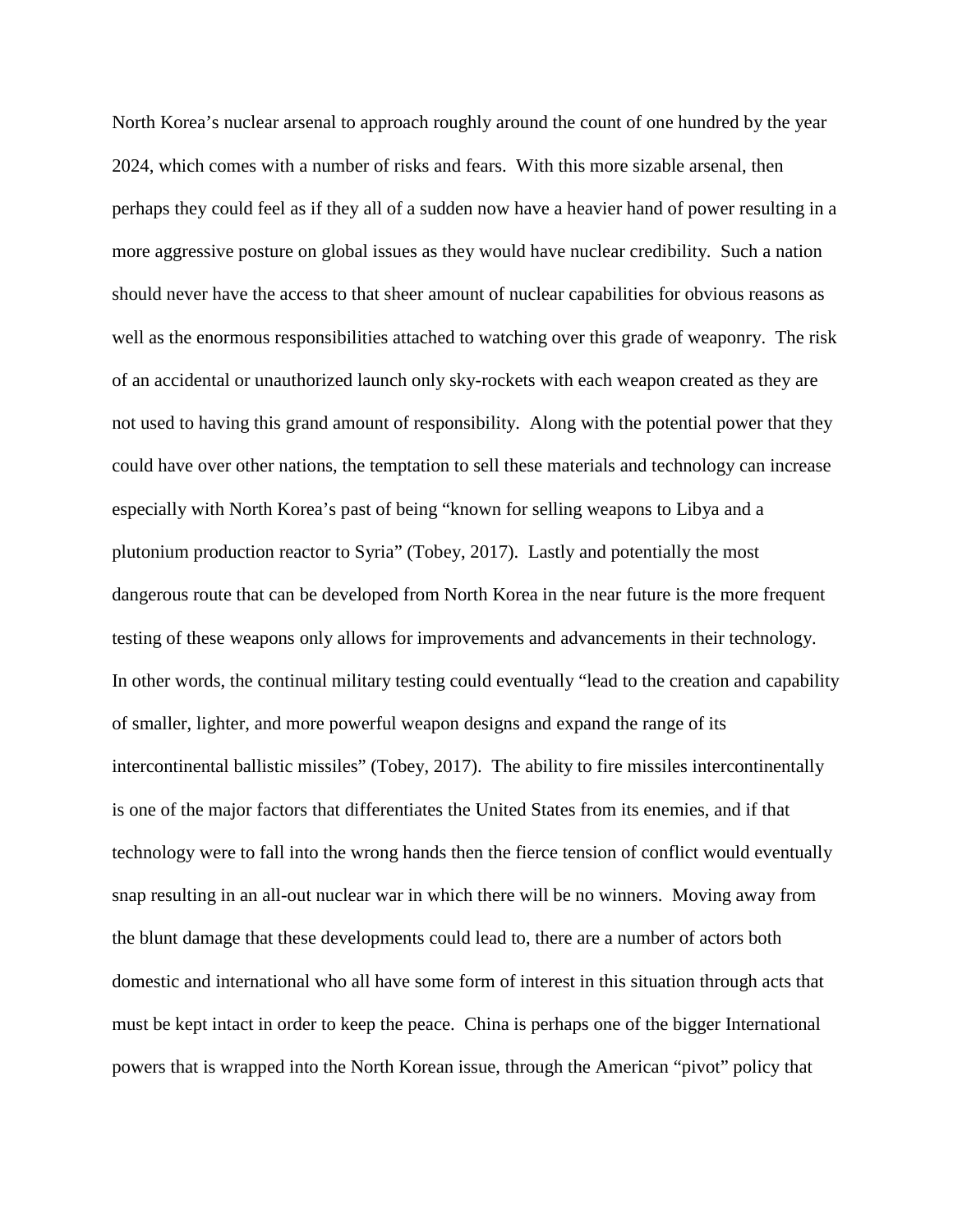" strengthens US political, economic, and military participation in and commitment to Asia, both through a host of bilateral dialogues with China that cover a wide range of economic and strategic issues and through a variety of hedging measures designed to shape China's rise, limit the effects of assertive Chinese policies, and assure that China's rise will not result in regional instability" (Snyder, 2013). On the other side however, China is arguably North Korea's greatest ally which places a tremendous amount of pressure on them as they are stuck in the middle of this ongoing conflict which could easily escalate to an all-out war. This being said, China continues to attempt to be the mediator between the two nations and deter them from entering an officially declared war but if it were to reach that point then China must keep its allegiance to North Korea as "China wants to reclaim its status as sort of the predominant power in east Asia, and in order to create that sort of perception they have to stand up for any ally in the region" (Price, 2017). With China openly declaring them siding with North Korea in the event of the escalating tension, it has to be taken into consideration how valuable China is to the United States in terms of the exports they produce annually and how drastically that would affect the economy if they were to stop their trading all together. On top of their economic contributions, they have also been known in the past in aiding the United States in stopping other foreign lands from obtaining nuclear weapons such as Iran and possibly saving millions of lives. It is safe to say that keeping China on our side is by far the most beneficial option both economically and strategically as they have proven time and time again that they are trustworthy and crucial to the survival of our country. In addition to China, another International actor that neighbors North Korea is in fact South Korea who have been identified as a major non-NATO ally to the United States. Being much closer to these weapons, they have much more to fear and have developed their own missiles in response to Kim Jong Un's display of weaponry and open threats to the rest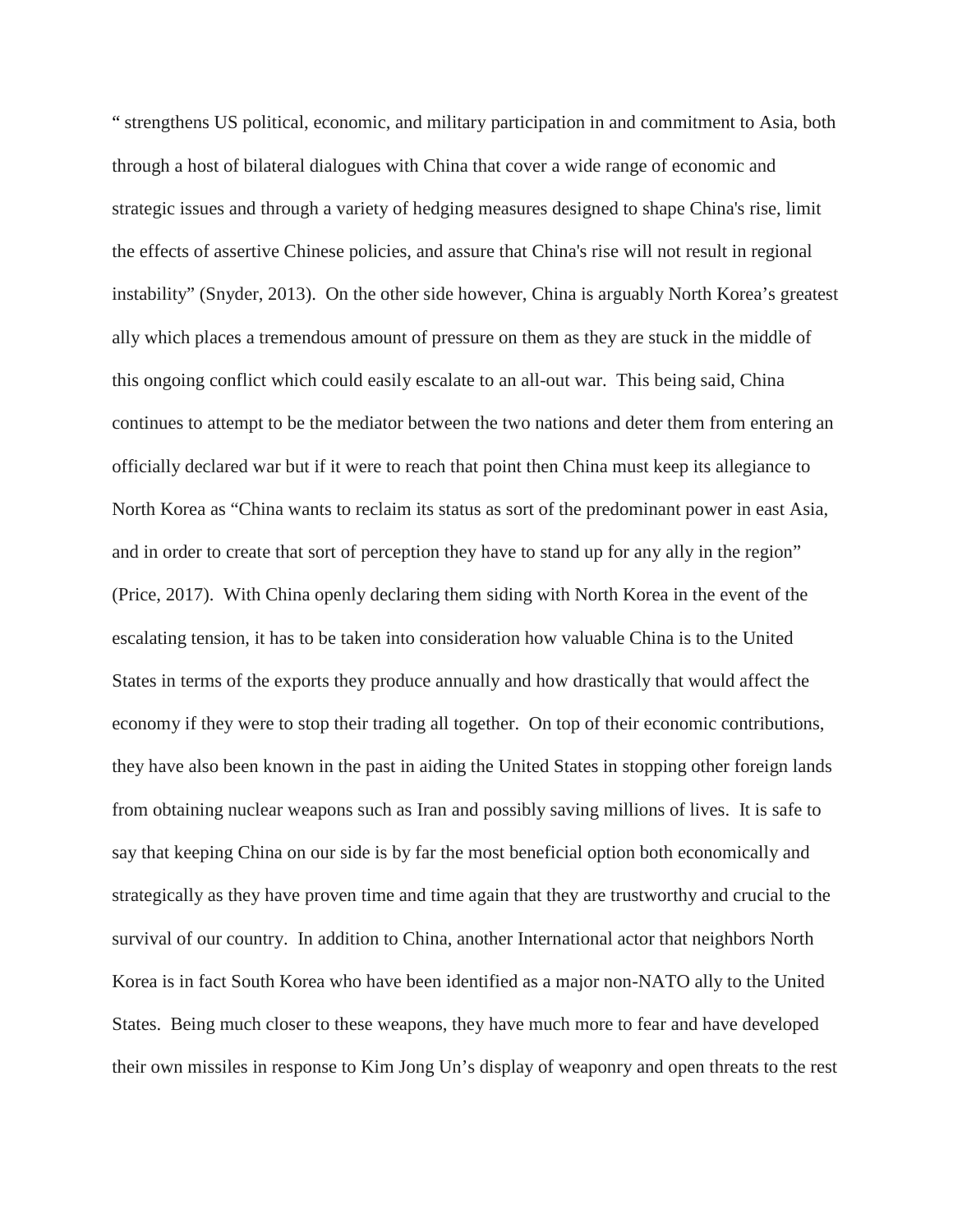of the world. With the election of new South Korean President Moon Jae-In however, the possibility of defusing this entire situation has become much more realistic as he is trying to return to the "sunshine policy" in which he means that they will "lead the diplomatic efforts involving multiple parties, which will lead to the complete abandonment of the North Korean nuclear program, and bring the relationship between South and North to peace, economic cooperation and mutual prosperity" (CNN). Moon was involved in the original sunshine policy has enough experience on how to deal with this issue and will remain a valuable asset to deescalating this ongoing tension with North Korea. Much like China, South Korea is another major contributor of trade and manufacturing for the United States and is key to our economic stability and must be continued to be protected by US forces in order to maintain that relationship. On the domestic scale, there are a few groups involved in North Korea's weapon developments such as the Korean Workers Development Elite, the National Defense Commission, the Ministry of the People's Armed Forces and the Korean People's Army, the 'nuclear coalition', the munitions industry, and a group of reformers and civilian enterprises" (Pinkston, 2003). Starting with the KWP, they are most likely going to side with their regimes decisions to continue the development and testing of these deadly weapons as it will ensure protection of external forces, create a number of jobs in order to build these missiles, and a high level of foreign exchange earnings. Along with them, the NDC and the Korean People's army will most likely favor the expansion of missile capabilities as it encourages exports which in turn generates more revenue and funding for other government programs. All of these actors being considered, there is an extremely difficult and pressing matter of getting this issue resolved in order to prevent a nuclear world war, and it seems to be that the international actors and our allies will be of the biggest help in making this possible. I have taken the liberty of providing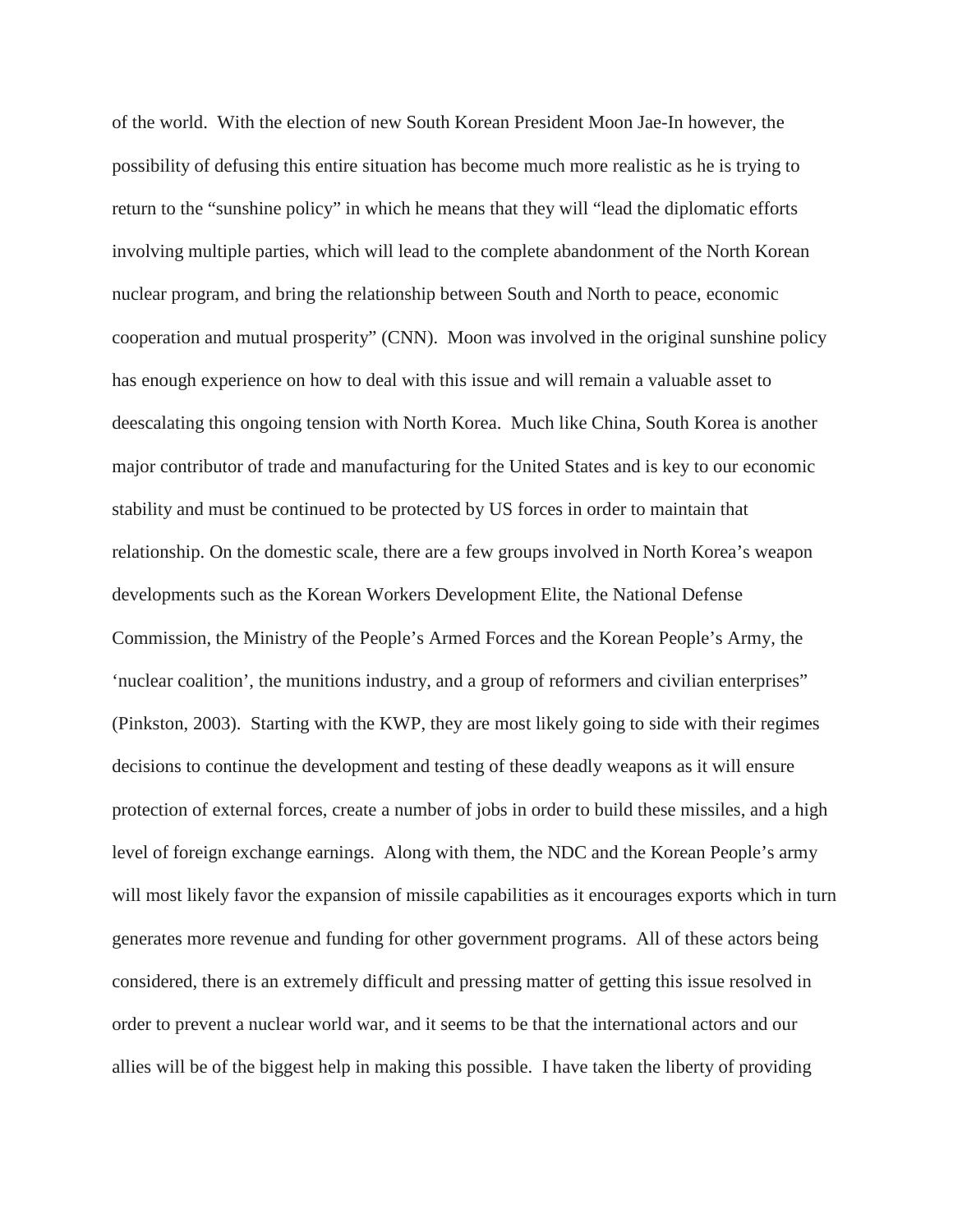you with a series of potential routes that you could take in the attempt of resolving this issue with North Korea and have weighed the pros and cons of each option in order to make the most effective decision.

 With a number of lives and the preservation of human life being on the line, every option must be taken into consideration and evaluated to the highest degree in order to resolve this situation in a thorough way. The first option would be to take the offensive move and launch a pre-emptive strike on North Korea in the hopes that not only would their weapons be destroyed, but their wills to strike as well. If a powerful enough air assault is launched the probabilities that they would be unable to respond are rather high, however one has to take into consideration the possibility that they would be able to make some sort of response possible. There are three types of attacks that could be taken including a strike that would halt the deployment of their missiles, another air strike that would have the end goal of destroying their entire arsenal and military bases to make retaliation virtually impossible, and lastly a declaration of war on American terms. The issue with attempting to halt their missiles with a strike is that it would most likely agitate the enemy into pursuing more effective testing in order to send a missile towards American soil resulting in a potential sever loss of life. While completely destroying their arsenal seems to be a valid option, it is rather difficult as "North Korea's program is indigenous rather than imported from abroad, the country has the know-how to replace destroyed facilities, making set-backs only temporary" (Fisher, 2017). This would mean that the chances of there being remaining missiles after the attack would be rather high and could give the government the idea that an invasion could be coming which may result in retaliation through missile strikes. Lastly, the option of declaring war is perhaps the worst option as thousands to potentially millions of lives would be lost almost guaranteed given the grade and severity of these weapons, along with North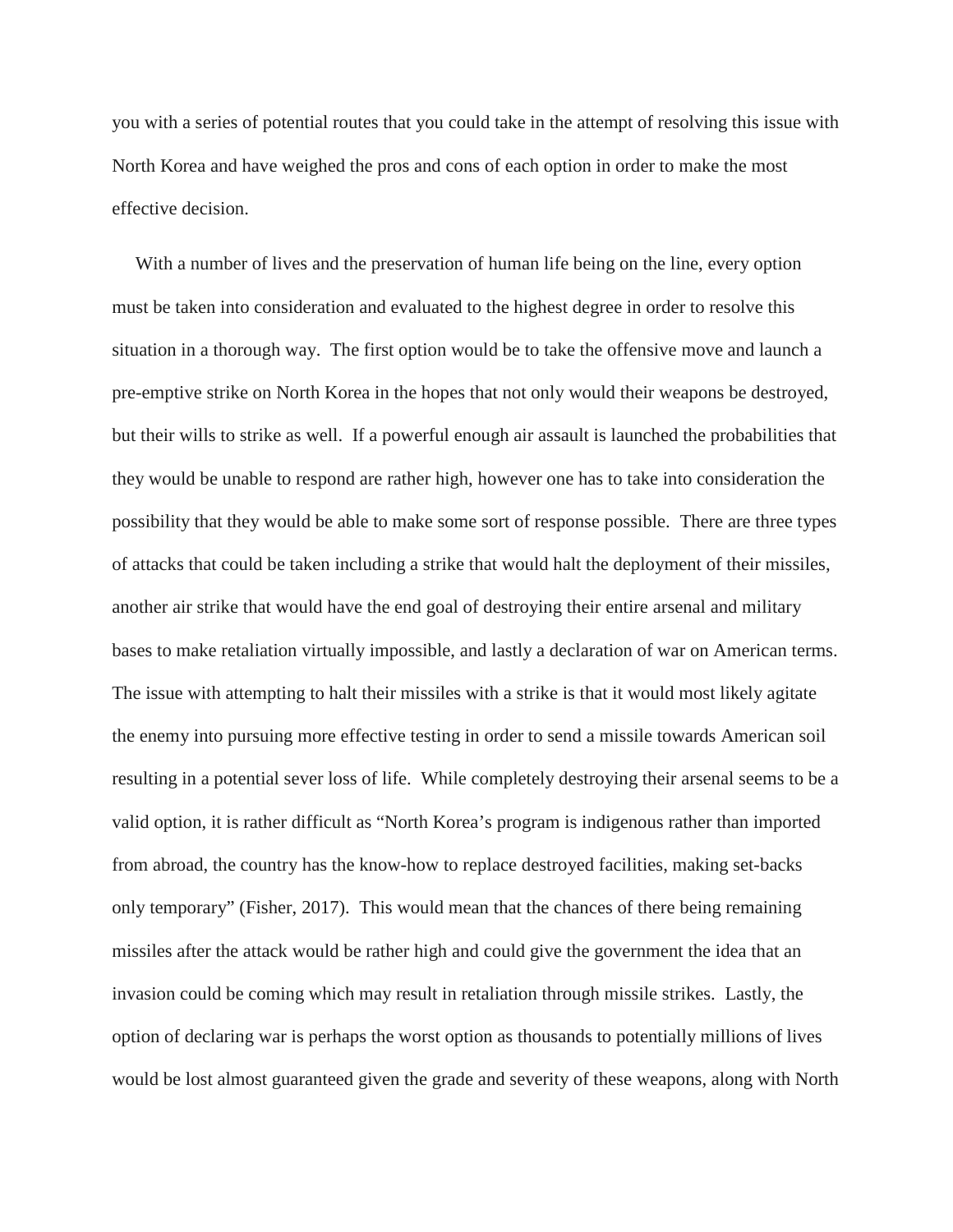Korea's stance of showing no fear in the face of a possible nuclear war with the United States making them even more dangerous. If conflict is trying to be avoided altogether, then it is probably in the country's best interest to take a more passive route in dealing with the North Korean regime. One way of accomplishing this could be through peaceful means of negotiations between Kim Jong Un and President Trump himself in which hopefully a resolution could be reached with no human lives lost. South Korea could also be involved in this negotiation process as the newly elected President Moon has openly sided with the United States and believes "what the United States wants is strong pressure on North Korea with cooperation from China to bring North Korea to the negotiation table to get them to scrap their nuclear programme" (Foster, 2017). The delegation would most likely have to occur on North Korea's territory do their extreme paranoia of letting outsiders into their country usually stripping them of all technology to prevent any type of information leak. With this being said however, some exceptions would have to be made if this meeting were to occur as the President cannot blindly walk into a situation with a potential enemy in a foreign land without some form of security closely watching them at all times. In the event that the time for negotiation has passed and is completely off of the table, then the other peaceful option would be to simply keep the naval perimeter that is currently around North Korea stationed there and take on the more defensive roll in order to preserve American lives. This would mean that we would need to be prepared for an incoming attack at any time and plan on neutralizing the threat while it is still in the air before it reaches the United States. I personally believe that this would be the best selection out of the options listed as if North Korea were to launch a preemptive attack on the United States, then we would be completely justified in responding with an all-out attack in the hopes of wiping out the entire North Korean government. They have been given a plethora of warnings and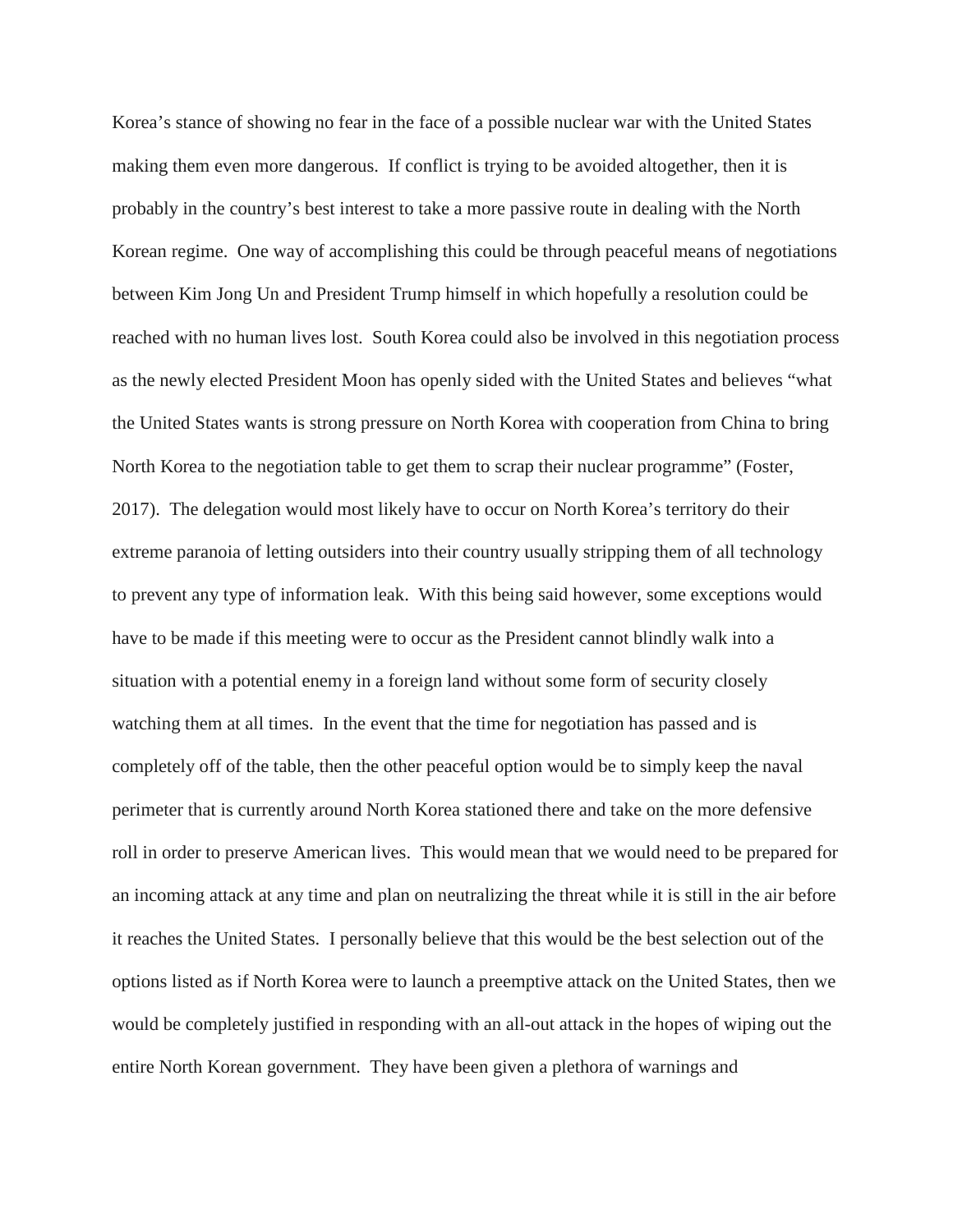opportunities to stop their weapon developments, so if it were to escalate to the point that they strike first then we will respond in the exact way we should with them having no one to blame but themselves. Along with the strategic pros of this plan, this route would most likely receive the most public outpour of support from the American People as they would feel that we must strike back simply as a form of self-defense. Not only would the North Korean regime be almost completely destroyed, but the President would gain the trust of the American population as this would be his first major act of his term and one that would be known as a defining moment in American history. All of the information facts to this date have been laid out in extreme detail in order to provide the most assistance in this extremely important decision of which action to take. This being said, I am more than confident in the President's abilities of leading this country and guiding us in the right direction starting with this nuclear North Korean dilemma.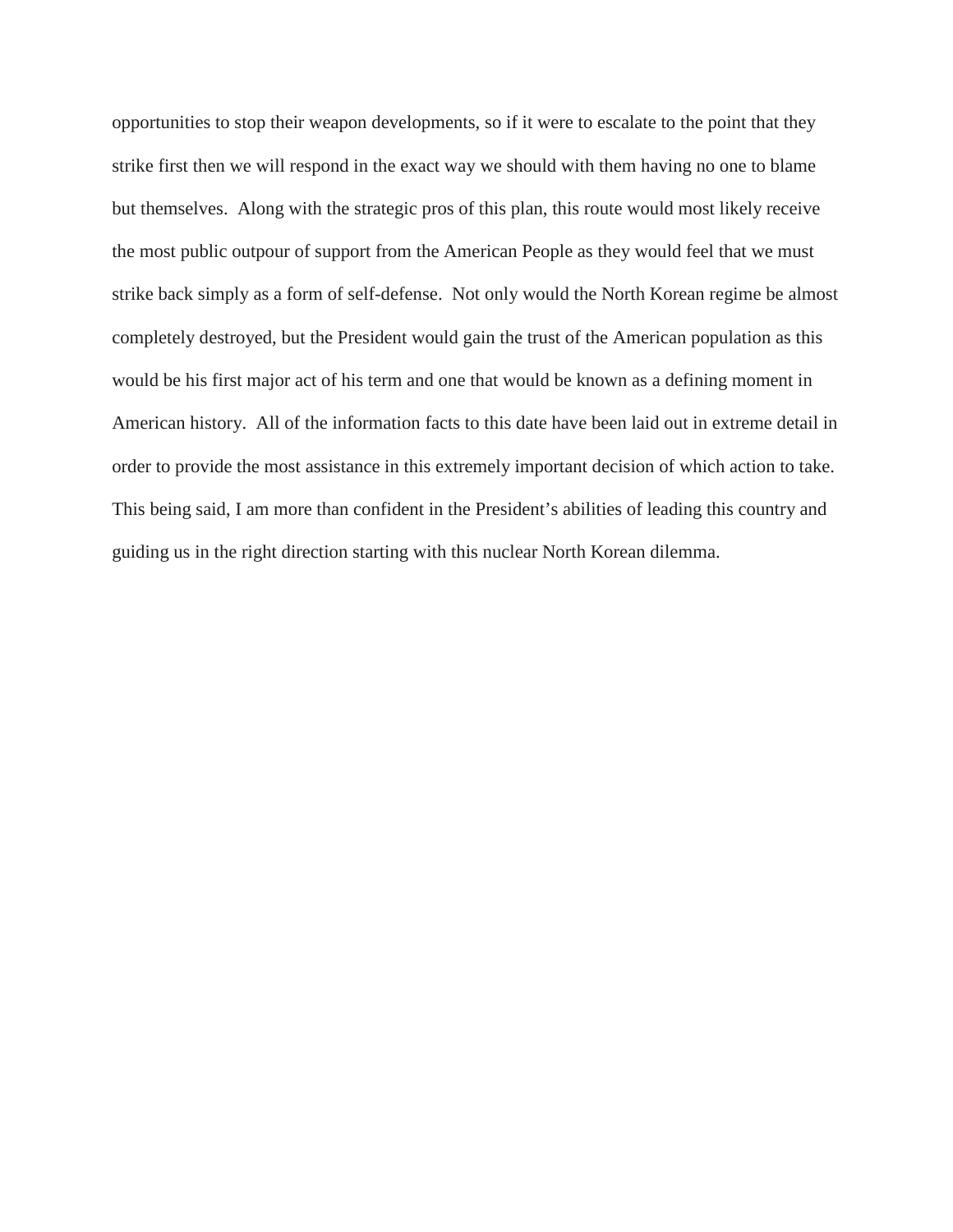### Works Cited

### References

Fisher, M. (2017). *The Risks of Pre-emptive Strikes Against North Korea*. [online] Nytimes.com. Available at: https://www.nytimes.com/2017/03/18/world/asia/us-north-koreaweapons.html?  $r=0$  [Accessed 10 May 2017].

Foster, A. (2017). *North Korea v USA LIVE: Updates and news as Kim Jong-un threatens war with Trump*. [online] Express.co.uk. Available at:

http://www.express.co.uk/news/world/801437/North-Korea-US-live-updates-news-Kim-Jongun-war-Donald-Trump-latest [Accessed 11 May 2017].

Library, C. (2017). *North Korea Nuclear Timeline Fast Facts*. [online] CNN. Available at: http://www.cnn.com/2013/10/29/world/asia/north-korea-nuclear-timeline---fast-facts/ [Accessed

5 May 2017].

Pinkston, D. (2003). Domestic politics and stakeholders in the North Korean missile development program. *The Nonproliferation Review*, 10(2), pp.51-65.

Price, G. (2017). *Why China remains North Korea's biggest ally*. [online] Newsweek. Available at: http://www.newsweek.com/china-north-korea-trump-allies-economy-583883 [Accessed 9

May 2017].

Snyder, S. (2013). *U.S. Policy Toward North Korea*. [online] Council on Foreign Relations. Available at: http://www.cfr.org/north-korea/us-policy-toward-north-korea/p29962 [Accessed 9 May 2017].